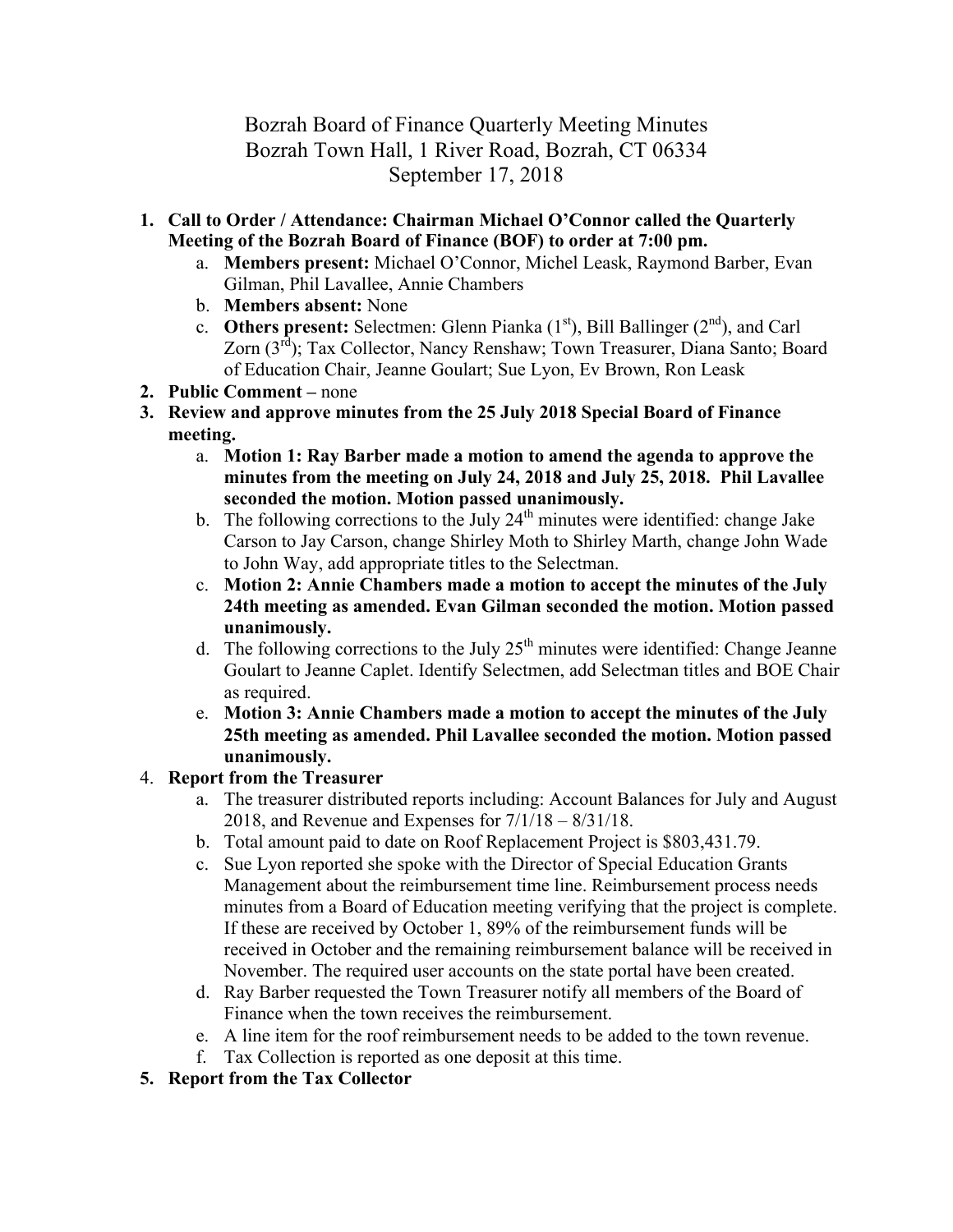- a. Approximately \$3.5 million have been collected in current taxes; about \$2.6 million remain to be collected.
- b. Upcoming Tax Sale on two properties: 223 Lake Road and 144 Bozrah Street. Payments toward overdue taxes on these properties will be accepted until September 29, 2018.
- c. Solar City is on track for paying their taxes.
- d. Some people received refunds from their banks (tax escrow) due to decrease in mill rate.

## **6. Discussion of Capital Expenditures (5-10 Year strategic planning)**

- a. Both the Board of Selectman and the Board of Education need to inform the Board of Finance about planned expenditures over the next 5 years.
- b. Options for Optimus Pipe Line Repayment were discussed: borrow money/adjust mill rate?
- c. There was a discussion on what expenses qualify as capital expenses. (Capital Expenses are expenses that exceed \$20,000. Consumable items are not a capital expense.)
- d. Recommendations
	- i. Next year's capital expenditures needs to be lower than this year.
	- ii. All boards should work together to decide on capital projects.
	- iii. Put capital funds aside for future years to minimize impact on mill rate based on bond payments and revenue streams.
- e. First Selectman, Glenn Pianka, distributed a booklet from Yankee Institute on Assessing Municipal Fiscal Health in CT. It was noted that the Yankee Institute is not state funded. A handout on Education Cost Sharing Formulas was also distributed by the first selectman.
- f. In 1995, 42% of the Board of Education budget was funded by the state. Now the Town of Bozrah receives less than 20% from the state. We need a long-term plan for meeting expenditures and reducing reliance on state funding.

## **7. Report from Board of Education**

- a. 18/19 Budget Status
	- i. Dr. Welch sent August spreadsheet to Board of Finance Members.
	- ii. Projected deficit is around \$32,000. Most likely, freezing other accounts can cover it. Reason for deficit is possible unemployment claim, special education tuition and special education transportation.
- b. 17/18 Budget Status
	- i. ED001 completed. Approximately \$7,000 was returned to the town.
	- ii. Window treatments were encumbered in June and finished today, September 17, 2018.
	- iii. There was a discussion about the window treatment procurement. It was stated that transfers between line items >\$20K need to be approved by the Board of Education. Going forward we need better communication.

## **8. Report from Board of Selectman**

- a. 18/19 Budget Status
	- i. Budget is on track regarding expenses.
	- ii. Guardrail replacement on Hough RD is \$1600 over budget. This covers guardrails between Bashon Hill and Fawn Place. Original quote was